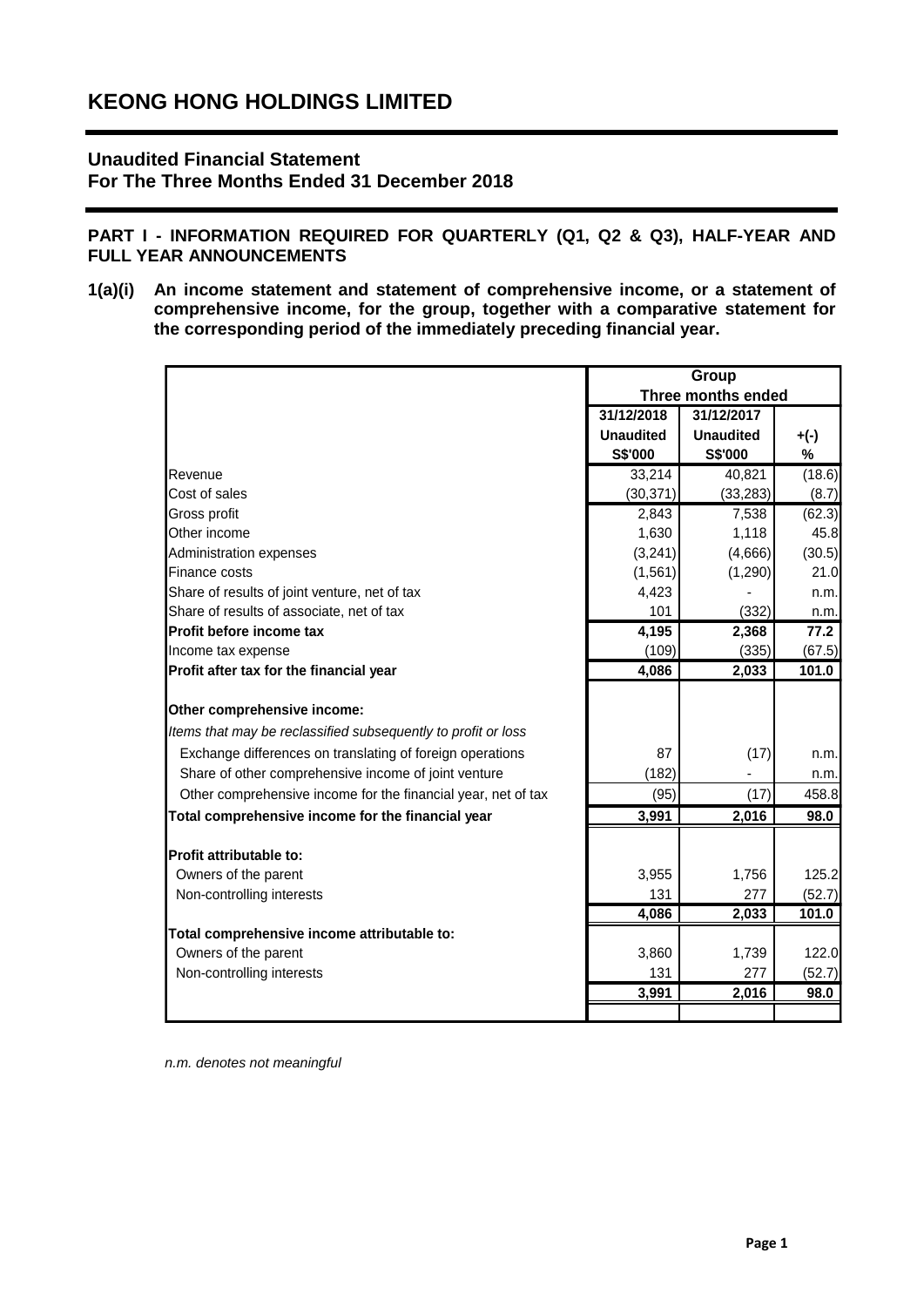# **1(a)(ii) Profit for the financial year is stated after charging/ (crediting**):

|                                                                                                                                                                                                            |                                                  | Group<br>Three months ended                      |                                         |  |  |  |
|------------------------------------------------------------------------------------------------------------------------------------------------------------------------------------------------------------|--------------------------------------------------|--------------------------------------------------|-----------------------------------------|--|--|--|
|                                                                                                                                                                                                            | 31/12/2018<br><b>Unaudited</b><br><b>S\$'000</b> | 31/12/2017<br><b>Unaudited</b><br><b>S\$'000</b> | $+(-)$<br>%                             |  |  |  |
| Amortisation of intangible asset<br>Depreciation of investment properties<br>Depreciation of property, plant and equipment<br>Operating lease expenses<br><b>Professional fees</b><br>Share option expense | 10<br>152<br>954<br>197<br>135<br>65             | 4<br>148<br>1,226<br>188<br>410<br>72            | 150.0<br>2.7<br>(22.2)<br>4.8<br>(67.1) |  |  |  |
| Foreign exchange (gain) / loss - Net<br>Gain on disposal of plant and equipment<br>Interest income                                                                                                         | (66)<br>(1, 280)                                 | 485<br>(29)<br>(972)                             | (9.7)<br>(113.6)<br>(100.0)<br>31.7     |  |  |  |

*n.m. denotes not meaningful*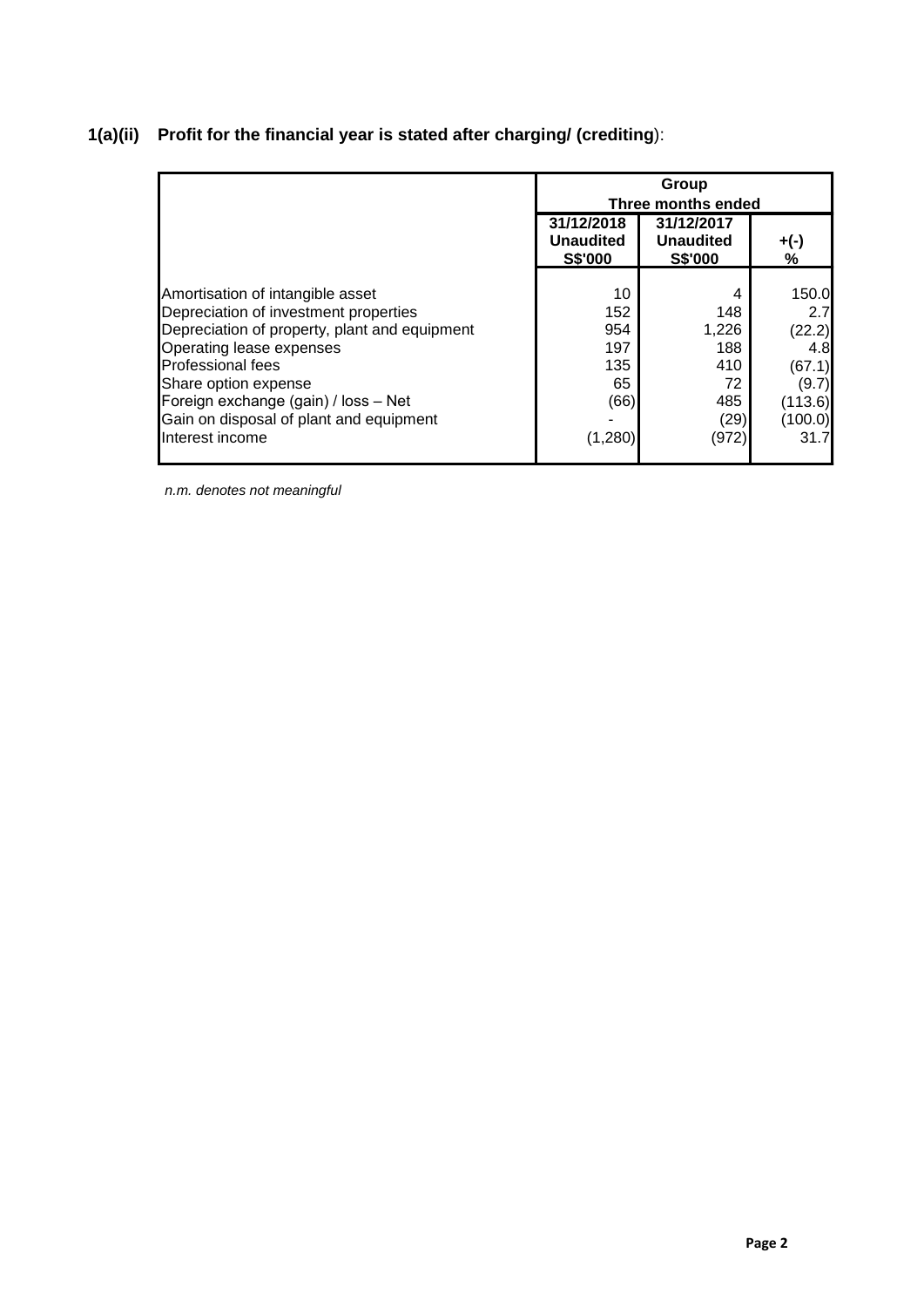## **1(b)(i) A statement of financial position (for the issuer and group), together with a comparative statement as at the end of the immediately preceding financial year**

|                                                             | Group<br>As at                            |                                                | As at                                     | Company                                 |
|-------------------------------------------------------------|-------------------------------------------|------------------------------------------------|-------------------------------------------|-----------------------------------------|
|                                                             | 31/12/2018<br><b>Unaudited</b><br>S\$'000 | 30/09/2018<br><b>Audited</b><br><b>S\$'000</b> | 31/12/2018<br><b>Unaudited</b><br>S\$'000 | 30/09/2018<br><b>Audited</b><br>S\$'000 |
| <b>Non-current assets</b>                                   |                                           |                                                |                                           |                                         |
| Property, plant and equipment                               | 18,738                                    | 19,485                                         | 211                                       | 223                                     |
| Investment properties                                       | 23,379                                    | 22,827                                         |                                           |                                         |
| Investments in subsidiaries                                 |                                           |                                                | 30,038                                    | 30,038                                  |
| Investment in associates                                    | 48,635                                    | 48,534                                         | 5,610                                     | 5,610                                   |
| Investments in joint ventures                               | 14,360                                    | 8,946                                          |                                           |                                         |
| Intangible assets                                           | 264                                       | 274                                            |                                           |                                         |
| Available-for-sale financial assets                         | 57,993                                    | 57,993                                         | 5,175                                     | 5,175                                   |
| Finance lease receivables<br>Other receivables              | 601<br>125,915                            | 637<br>122,847                                 | 1,000                                     | 1,000                                   |
| Deferred tax assets                                         | 370                                       | 396                                            |                                           |                                         |
| <b>Total non-current assets</b>                             | 290,255                                   | 281,939                                        | 42,034                                    | 42,046                                  |
|                                                             |                                           |                                                |                                           |                                         |
| <b>Current assets</b>                                       |                                           |                                                |                                           |                                         |
| Inventories                                                 | 1,860                                     | 1,765                                          |                                           |                                         |
| Trade and other receivables                                 | 92,062                                    | 95,253                                         | 52,959                                    | 52,643                                  |
| Due from contract customers                                 | 27,529                                    | 25,468                                         |                                           |                                         |
| Finance lease receivables<br>Current income tax recoverable | 136<br>313                                | 134<br>314                                     |                                           |                                         |
| Prepayments                                                 | 1,091                                     | 909                                            | 22                                        | 3                                       |
| Fixed deposits pledged                                      | 527                                       | 526                                            |                                           |                                         |
| Cash and cash equivalents                                   | 67,033                                    | 73,400                                         | 20,935                                    | 21,012                                  |
| <b>Total currents assets</b>                                | 190,551                                   | 197,769                                        | 73,916                                    | 73,658                                  |
| <b>Total assets</b>                                         | 480,806                                   | 479,708                                        | 115,950                                   | 115,704                                 |
|                                                             |                                           |                                                |                                           |                                         |
| <b>Equity</b><br>Share capital                              | 25,048                                    | 25,048                                         | 25,048                                    | 25,048                                  |
| Treasury shares                                             | (3,303)                                   | (3,303)                                        | (3,303)                                   | (3,303)                                 |
| Other reserves                                              | 4,001                                     | 4,031                                          | 1,376                                     | 1,311                                   |
| Retained earnings                                           | 196,172                                   | 192,217                                        | 6,421                                     | 7,585                                   |
| Non-controlling interests                                   | 1,716                                     | 1,533                                          |                                           |                                         |
| <b>Total equity</b>                                         | 223,634                                   | 219,526                                        | 29,542                                    | 30,641                                  |
| <b>Non-current liabilities</b>                              |                                           |                                                |                                           |                                         |
| Other payables                                              | 501                                       | 490                                            |                                           |                                         |
| Finance lease payables                                      | 360                                       | 314                                            | 114                                       | 118                                     |
| Medium term notes                                           | 84,364                                    | 84,306                                         | 84,364                                    | 84,306                                  |
| Provision for reinstatement                                 | 248                                       | 246                                            |                                           |                                         |
| Deferred tax liabilities                                    | 126                                       | 126                                            |                                           |                                         |
| <b>Total non-current liabilities</b>                        | 85,599                                    | 85,482                                         | 84,478                                    | 84,424                                  |
| <b>Current liabilities</b>                                  |                                           |                                                |                                           |                                         |
| Trade and other payables                                    | 127,899                                   | 130,222                                        | 1,908                                     | 617                                     |
| Bank borrowings                                             | 39,825                                    | 40,710                                         |                                           |                                         |
| Finance lease payables                                      | 120                                       | 132                                            | 18                                        | 18                                      |
| Current income tax payable                                  | 3,729                                     | 3,636                                          | 4                                         | 4                                       |
| <b>Total current liabilities</b>                            | 171,573                                   | 174,700                                        | 1,930                                     | 639                                     |
| <b>Total liabilities</b>                                    | 257,172                                   | 260,182                                        | 86,408                                    | 85,063                                  |
| <b>Total equity and liabilities</b>                         | 480,806                                   | 479,708                                        | 115,950                                   | 115,704                                 |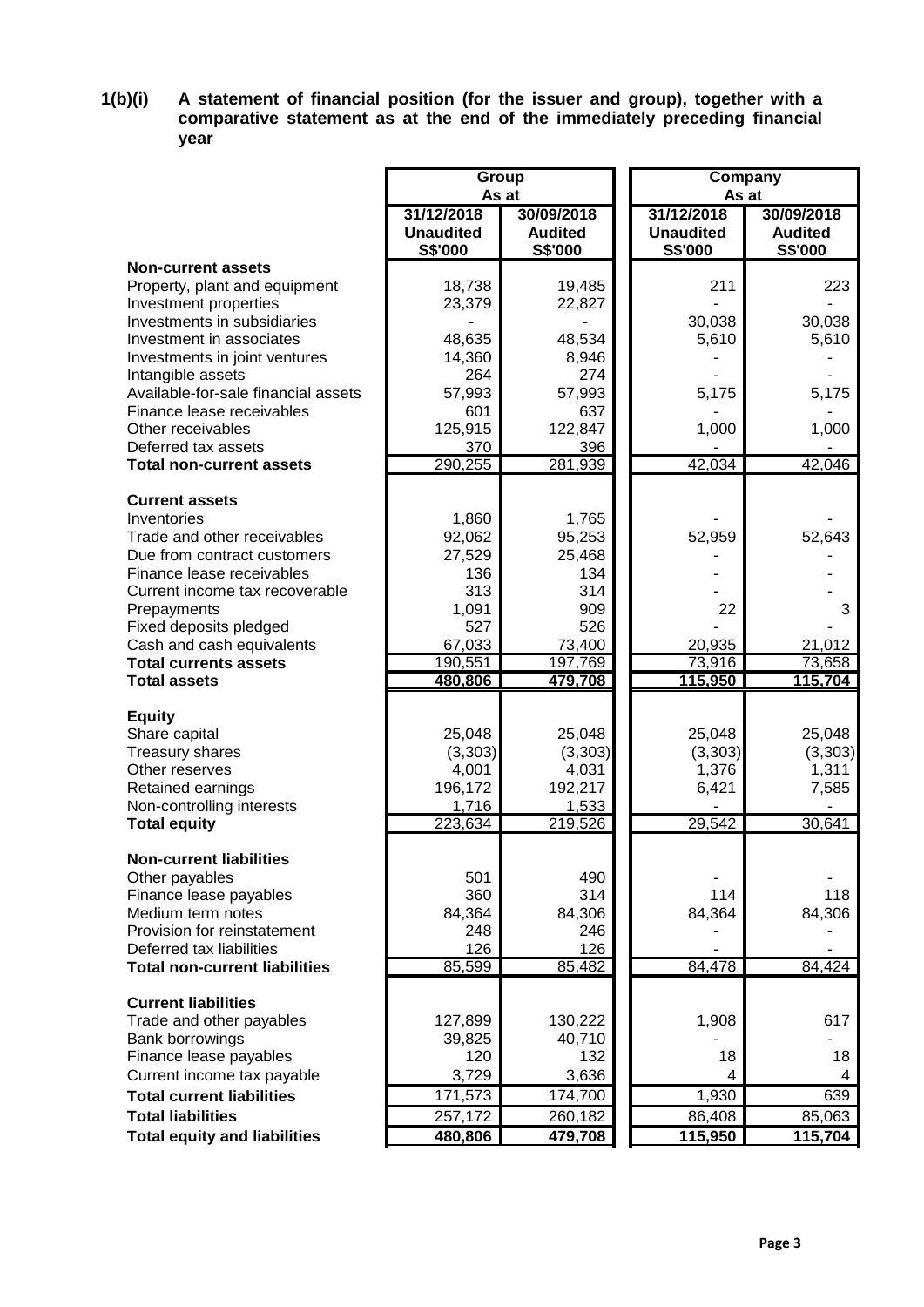## **1(b)(ii) Aggregate amount of group's borrowings and debt securities**

|                                  | As at 31/12/2018<br><b>Unaudited</b> | As at 30/09/2018<br><b>Audited</b> |                                    |  |
|----------------------------------|--------------------------------------|------------------------------------|------------------------------------|--|
| <b>Secured</b><br><b>S\$'000</b> | <b>Unsecured</b><br>S\$'000          | <b>Secured</b><br><b>S\$'000</b>   | <b>Unsecured</b><br><b>S\$'000</b> |  |
| 39,825                           | -                                    | 40.710                             | -                                  |  |

#### **Amount repayable in one year or less, or on demand**

#### **Amount repayable after one year**

| As at 31/12/2018<br><b>Unaudited</b> |                             | As at 30/09/2018<br><b>Audited</b> |                                    |  |
|--------------------------------------|-----------------------------|------------------------------------|------------------------------------|--|
| <b>Secured</b><br><b>S\$'000</b>     | Unsecured<br><b>S\$'000</b> | <b>Secured</b><br>S\$'000          | <b>Unsecured</b><br><b>S\$'000</b> |  |
| -                                    | 84.364                      | -                                  | 84.306                             |  |

#### Details of collateral:

The Group's secured borrowings are secured by corporate guarantee, properties and project proceeds in respect of the Company's construction projects.

The unsecured borrowing relates to net proceeds of S\$84.1 million from the issuance of S\$85.0 million 4-year Fixed Rate Notes ("**Series 2 Series 2 Term Notes**") on 15 September 2017 under Keong Hong Holdings Limited S\$150 million Multicurrency Medium Term Note Programme. The Series 2 Term Notes bear fixed interest of 5.75 per cent per annum payable semi-annually in arrear and will mature on 15 September 2021.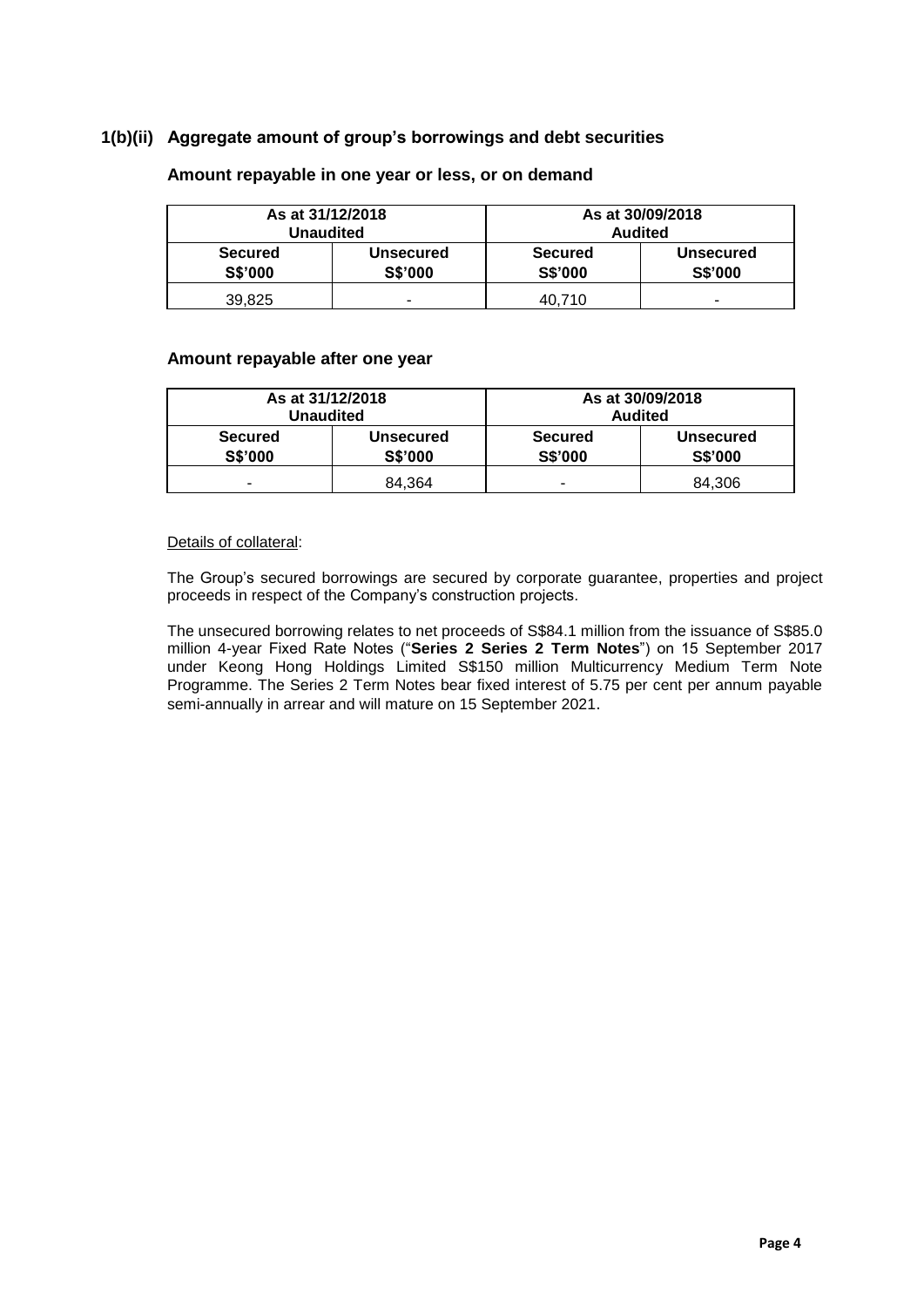**1(c) A statement of cash flows (for the group), together with a comparative statement for the corresponding period of the immediately preceding financial year**

|                                                          | Group            |                           |  |
|----------------------------------------------------------|------------------|---------------------------|--|
|                                                          |                  | <b>Three Months ended</b> |  |
|                                                          | 31/12/2018       | 31/12/2017                |  |
|                                                          | <b>Unaudited</b> | <b>Unaudited</b>          |  |
|                                                          | S\$'000          | S\$'000                   |  |
| <b>Operating activities</b>                              |                  |                           |  |
| Profit before income tax                                 | 4,195            | 2,368                     |  |
| Adjustments for:                                         |                  |                           |  |
| Amortisation of intangible assets                        | 10               | 4                         |  |
| Depreciation of investment properties                    | 152              | 148                       |  |
| Depreciation of property, plant and equipment            | 954              | 1,226                     |  |
| Gain on disposal of plant and equipment                  |                  | (29)                      |  |
| Share option expense                                     | 65               | 72                        |  |
| Interest income                                          | (1,280)          | (972)                     |  |
| Interest expenses                                        | 1,561            | 1,290                     |  |
| (Gain)/ Loss on unrealised foreign exchange              | (66)             | 485                       |  |
| Share of results of joint venture, net of tax            | (4, 423)         |                           |  |
| Share of result of associates, net of tax                | (101)            | 332                       |  |
| Operating cash flows before movements in working capital | 1,067            | 4,924                     |  |
| <b>Working Capital Changes:</b>                          |                  |                           |  |
| Inventories                                              | (96)             | 173                       |  |
| Trade and other receivables                              | (1, 591)         | 1,996                     |  |
| Due from contract customers                              | (2,020)          | 13,230                    |  |
| Prepayments                                              | (192)            | 160                       |  |
| Trade and other payables                                 | (3,660)          | (6, 459)                  |  |
| Cash generated from / (used in) operations               | (6, 492)         | 14,024                    |  |
| Income tax (paid) / refunded                             | (31)             | (78)                      |  |
| Net cash (used in) / generated from operating activities | (6, 523)         | 13,946                    |  |
| <b>Investing activities</b>                              |                  |                           |  |
| Investment in joint ventures                             | (1, 175)         |                           |  |
| Purchase of plant and equipment                          | (164)            | (55)                      |  |
| Purchase of intangible assets                            |                  | (8)                       |  |
| Proceeds from finance lease receivables                  | 33               | 33                        |  |
| Proceeds from disposal of plant and equipment            |                  | 11                        |  |
| Loan to associates                                       |                  | (2,760)                   |  |
| Loan to joint ventures                                   |                  | (6,658)                   |  |
| Loan to third party                                      | (2, 560)         |                           |  |
| Repayment of loan from joint ventures                    |                  | 1,200                     |  |
| Repayment of loan from associates                        | 5,400            |                           |  |
| Interest received                                        | 230              | 155                       |  |
| Dividend received                                        |                  | 2,000                     |  |
| Net cash generated from investing activities             | 1,764            | (6,082)                   |  |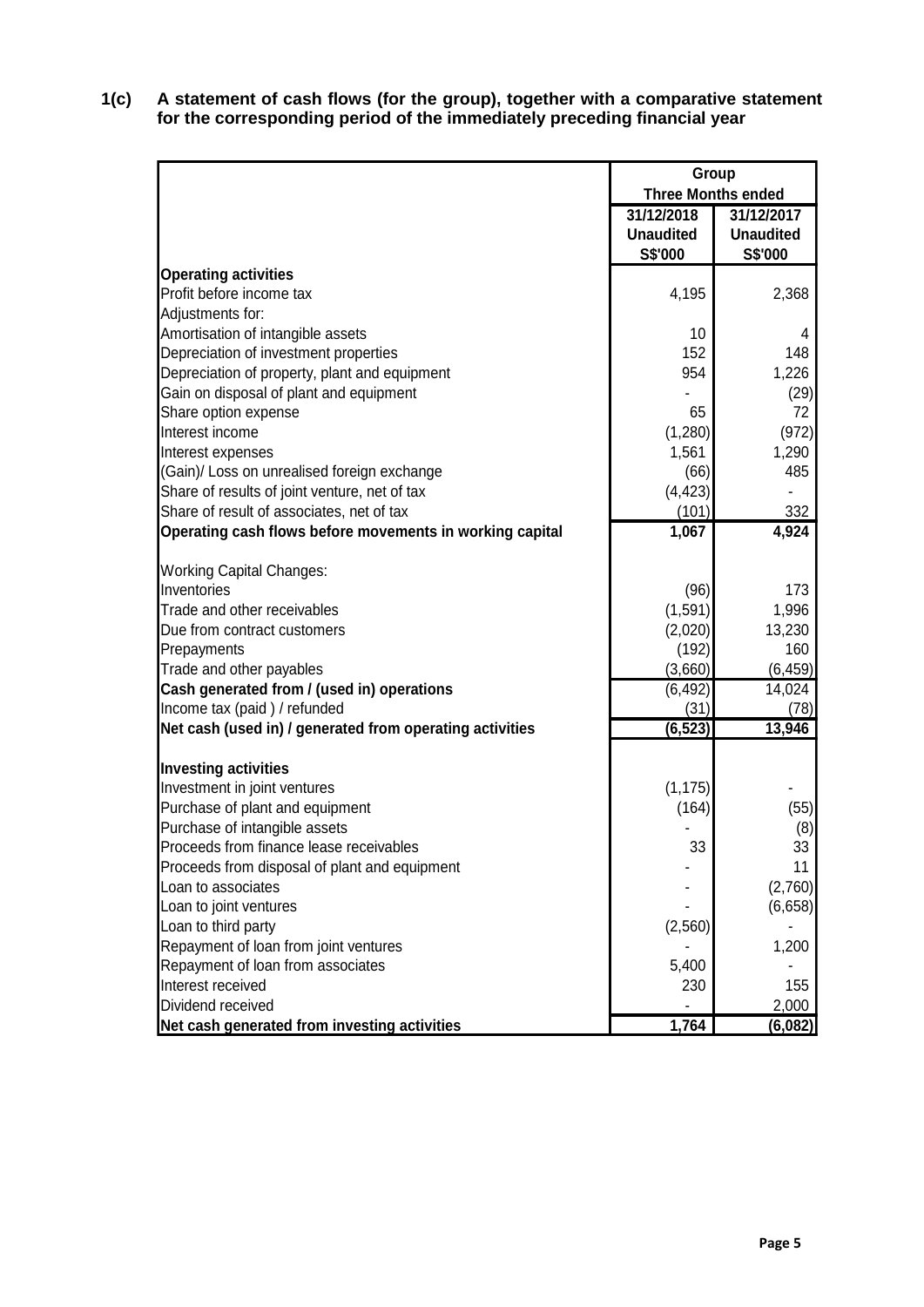**1(c) A statement of cash flows (for the group), together with a comparative statement for the corresponding period of the immediately preceding financial year (Cont'd)**

|                                                             | Group                     |                  |  |  |
|-------------------------------------------------------------|---------------------------|------------------|--|--|
|                                                             | <b>Three Months ended</b> |                  |  |  |
|                                                             | 31/12/2018<br>31/12/2017  |                  |  |  |
|                                                             | <b>Unaudited</b>          | <b>Unaudited</b> |  |  |
|                                                             | S\$'000                   | S\$'000          |  |  |
| <b>Financing activities</b>                                 |                           |                  |  |  |
| Fixed deposit pledged with financial institutions           |                           | (525)            |  |  |
| Proceeds from loans & borrowings                            | 939                       |                  |  |  |
| Repayments of loans & borrowings                            | (1, 840)                  | (2, 106)         |  |  |
| Proceed from finance lease payable                          | 45                        |                  |  |  |
| Repayments of finance lease payables                        | (55)                      | (44)             |  |  |
| Interest paid                                               | (252)                     | (87)             |  |  |
| Net cash used in financing activities                       | (1, 163)                  | (2,762)          |  |  |
|                                                             |                           |                  |  |  |
| Net change in cash and cash equivalents                     | (5,922)                   | 5,102            |  |  |
| Cash and cash equivalents at the beginning of the financial | 73,397                    | 77,325           |  |  |
| Exchange difference on cash and cash equivalents            | (442)                     | 339              |  |  |
| Cash and cash equivalents at end of the financial period    | 67,033                    | 82,766           |  |  |
|                                                             |                           |                  |  |  |

Cash and cash equivalents comprised of:

|                                        | 12/31/2018<br><b>Unaudited</b><br>S\$'000 | 31/12/2017<br><b>Unaudited</b><br>S\$'000 |
|----------------------------------------|-------------------------------------------|-------------------------------------------|
| Fixed deposits, cash and bank balances | 67,560                                    | 83,605                                    |
| Fixed deposits pledged                 | (527)                                     | (525)                                     |
|                                        | 67,033                                    | 83,080                                    |
| <b>Bank overdrafts</b>                 |                                           | (314)                                     |
|                                        | 67,033                                    | 82,766                                    |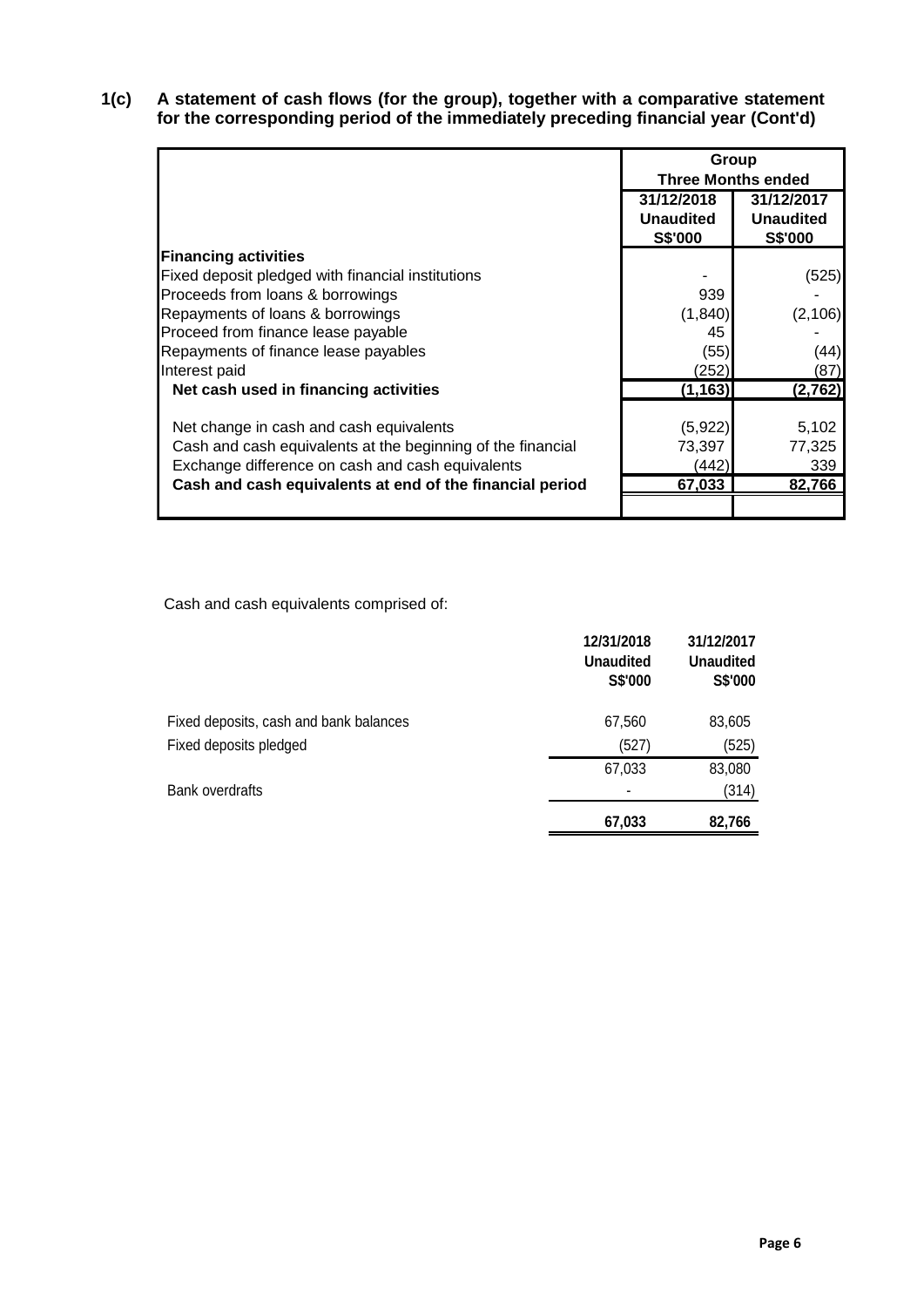1(d)(i) A statement (for the issuer and group) showing either (i) all changes in equity or (ii) changes in equity other than those arising from capitalisation issues and distributions to shareholders, together with a comparative statement for the corresponding period of the immediately preceding financial year

|                                                                                                                      | <b>Share</b><br>capital<br>S\$'000 | <b>Treasury</b><br>shares<br>S\$'000 | Foreign<br>currency<br>translation<br>accounts<br>S\$'000 | <b>Share</b><br>option<br>reserve<br>S\$'000 | <b>Merger</b><br>reserve<br>S\$'000 | Available-<br>for-sale<br>reserve<br>S\$'000 | Other<br>reserve<br>S\$'000 | <b>Retained</b><br>earnings<br>S\$'000 | <b>Equity</b><br>attributable<br>to owners<br>of the<br>parent<br>S\$'000 | Non-<br>controlling<br>interests<br>S\$'000 | <b>Total</b><br>S\$'000 |
|----------------------------------------------------------------------------------------------------------------------|------------------------------------|--------------------------------------|-----------------------------------------------------------|----------------------------------------------|-------------------------------------|----------------------------------------------|-----------------------------|----------------------------------------|---------------------------------------------------------------------------|---------------------------------------------|-------------------------|
| <b>Group (Unaudited)</b>                                                                                             |                                    |                                      |                                                           |                                              |                                     |                                              |                             |                                        |                                                                           |                                             |                         |
| Balance at 1 October 2018                                                                                            | 25,048                             | (3, 303)                             | 385                                                       | 1,311                                        | (4, 794)                            | 5,788                                        | 1,341                       | 192,217                                | 217,993                                                                   | 1,533                                       | 219,526                 |
| Profit for the financial period                                                                                      |                                    |                                      |                                                           |                                              |                                     |                                              |                             | 3,955                                  | 3,955                                                                     | 131                                         | 4,086                   |
| Other comprehensive income for<br>the financial period:<br>Exchange differences on<br>translating foreign operations |                                    |                                      | 87                                                        |                                              |                                     |                                              |                             |                                        | 87                                                                        |                                             | 87                      |
| Share of other comprehensive<br>income of joint venture                                                              |                                    |                                      |                                                           |                                              |                                     |                                              | (182)                       |                                        | (182)                                                                     |                                             | (182)                   |
| Total comprehensive income for<br>the period                                                                         |                                    |                                      | 87                                                        |                                              |                                     |                                              | (182)                       | 3,955                                  | 3,860                                                                     | 131                                         | 3,991                   |
| Contribution by and distribution<br>to owners of the parents:                                                        |                                    |                                      |                                                           |                                              |                                     |                                              |                             |                                        |                                                                           |                                             |                         |
| Issued of treasury shares                                                                                            |                                    |                                      |                                                           |                                              |                                     |                                              |                             |                                        |                                                                           |                                             |                         |
| Non-controlling interests share<br>of fair value adjustments on<br>acquisition of subsidiary                         |                                    |                                      |                                                           |                                              |                                     |                                              |                             |                                        |                                                                           | 52                                          | 52                      |
| Purchase of treasury shares                                                                                          |                                    |                                      |                                                           |                                              |                                     |                                              |                             |                                        |                                                                           |                                             |                         |
| Share option expense                                                                                                 |                                    |                                      |                                                           | 65                                           |                                     |                                              |                             |                                        | 65                                                                        |                                             | 65                      |
| Total transactions with owners of<br>the parent                                                                      |                                    |                                      |                                                           | 65                                           |                                     |                                              |                             |                                        | 65                                                                        | 52                                          | 117                     |
| Balance at 31 December 2018                                                                                          | 25,048                             | (3, 303)                             | 472                                                       | 1,376                                        | (4, 794)                            | 5,788                                        | 1,159                       | 196,172                                | 221,918                                                                   | 1,716                                       | 223,634                 |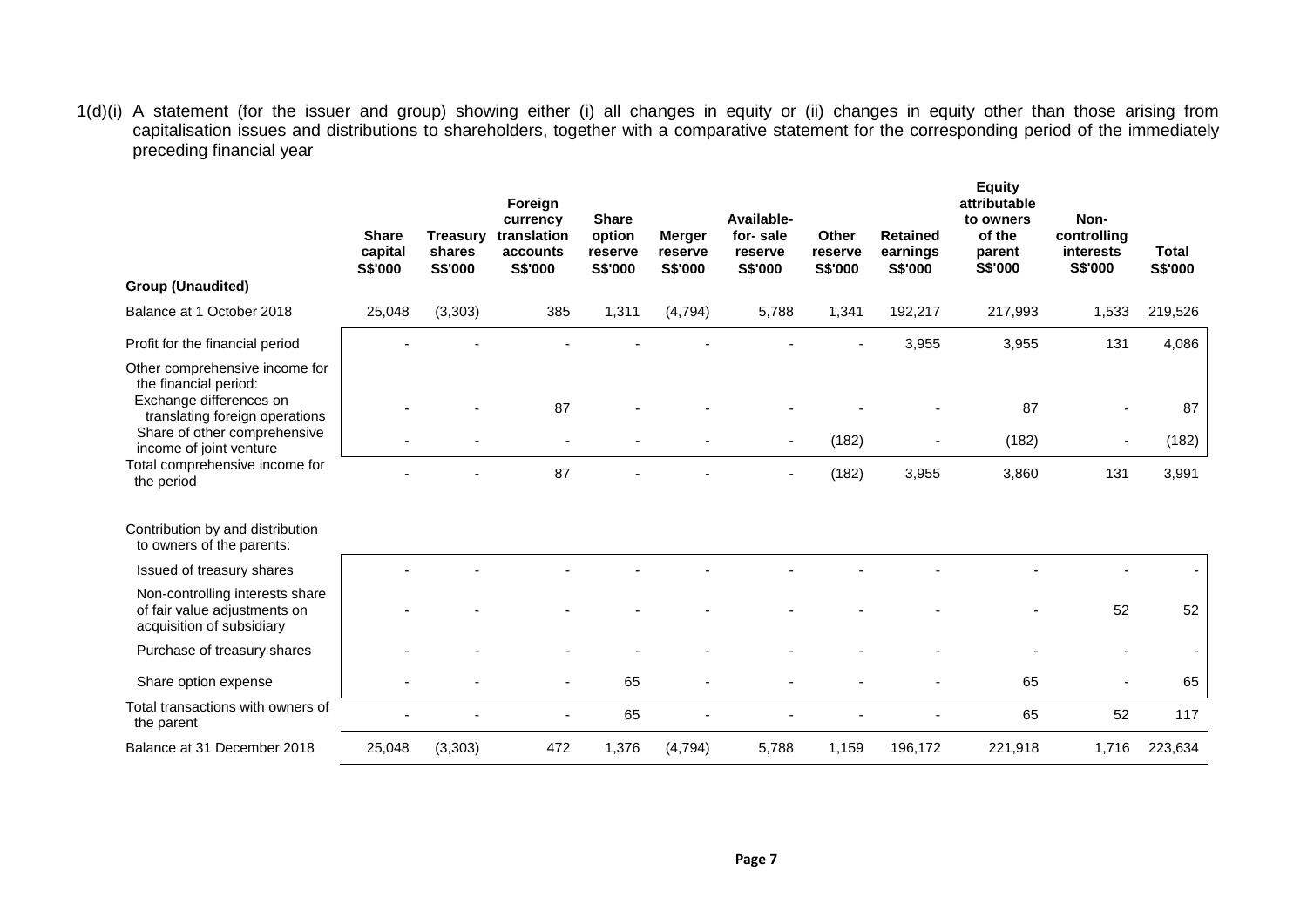1(d)(i) A statement (for the issuer and group) showing either (i) all changes in equity or (ii) changes in equity other than those arising from capitalisation issues and distributions to shareholders, together with a comparative statement for the corresponding period of the immediately preceding financial year

| <b>Group (Unaudited)</b>                                                                                             | <b>Share</b><br>capital<br>S\$'000 | <b>Treasury</b><br>shares<br>S\$'000 | Foreign<br>currency<br>translation<br>accounts<br>S\$'000 | <b>Share</b><br>option<br>reserve<br><b>S\$'000</b> | <b>Merger</b><br>reserve<br>S\$'000 | Available-<br>for-sale<br>reserve<br>S\$'000 | Other<br>reserve<br>S\$'000 | <b>Retained</b><br>earnings<br>S\$'000 | <b>Equity</b><br>attributable<br>to owners<br>of the<br>parent<br>S\$'000 | Non-<br>controlling<br>interests<br>S\$'000 | <b>Total</b><br>S\$'000 |
|----------------------------------------------------------------------------------------------------------------------|------------------------------------|--------------------------------------|-----------------------------------------------------------|-----------------------------------------------------|-------------------------------------|----------------------------------------------|-----------------------------|----------------------------------------|---------------------------------------------------------------------------|---------------------------------------------|-------------------------|
|                                                                                                                      |                                    |                                      |                                                           |                                                     |                                     |                                              |                             |                                        |                                                                           |                                             |                         |
| Balance at 1 October 2017                                                                                            | 25,061                             | (3,657)                              | 529                                                       | 639                                                 | (4, 794)                            | (529)                                        | (114)                       | 176,762                                | 193,897                                                                   | 2,617                                       | 196,514                 |
| Profit for the financial period                                                                                      |                                    |                                      |                                                           |                                                     |                                     |                                              |                             | 1,756                                  | 1,756                                                                     | 277                                         | 2,033                   |
| Other comprehensive income for<br>the financial period:<br>Exchange differences on<br>translating foreign operations |                                    |                                      | (17)                                                      |                                                     |                                     |                                              |                             |                                        | (17)                                                                      |                                             | (17)                    |
| Fair value changes                                                                                                   |                                    |                                      |                                                           |                                                     |                                     |                                              |                             |                                        |                                                                           |                                             |                         |
| Total comprehensive income for<br>the period                                                                         |                                    |                                      | (17)                                                      |                                                     |                                     |                                              |                             | 1,756                                  | 1,739                                                                     | 277                                         | 2,016                   |
| Contribution by and distribution<br>to owners of the parents:                                                        |                                    |                                      |                                                           |                                                     |                                     |                                              |                             |                                        |                                                                           |                                             |                         |
| Issued of treasury shares                                                                                            |                                    |                                      |                                                           |                                                     |                                     |                                              |                             |                                        |                                                                           |                                             |                         |
| Purchase of treasury shares                                                                                          |                                    |                                      |                                                           |                                                     |                                     |                                              |                             |                                        |                                                                           |                                             |                         |
| Share option expense                                                                                                 |                                    |                                      |                                                           | 72                                                  |                                     |                                              |                             |                                        | 72                                                                        |                                             | 72                      |
| Total transactions with owners of<br>the parent                                                                      |                                    |                                      |                                                           | 72                                                  |                                     |                                              |                             |                                        | 72                                                                        |                                             | 72                      |
| Balance at 31 December 2017                                                                                          | 25,061                             | (3,657)                              | 512                                                       | 711                                                 | (4, 794)                            | (529)                                        | (114)                       | 178,518                                | 195,708                                                                   | 2,894                                       | 198,602                 |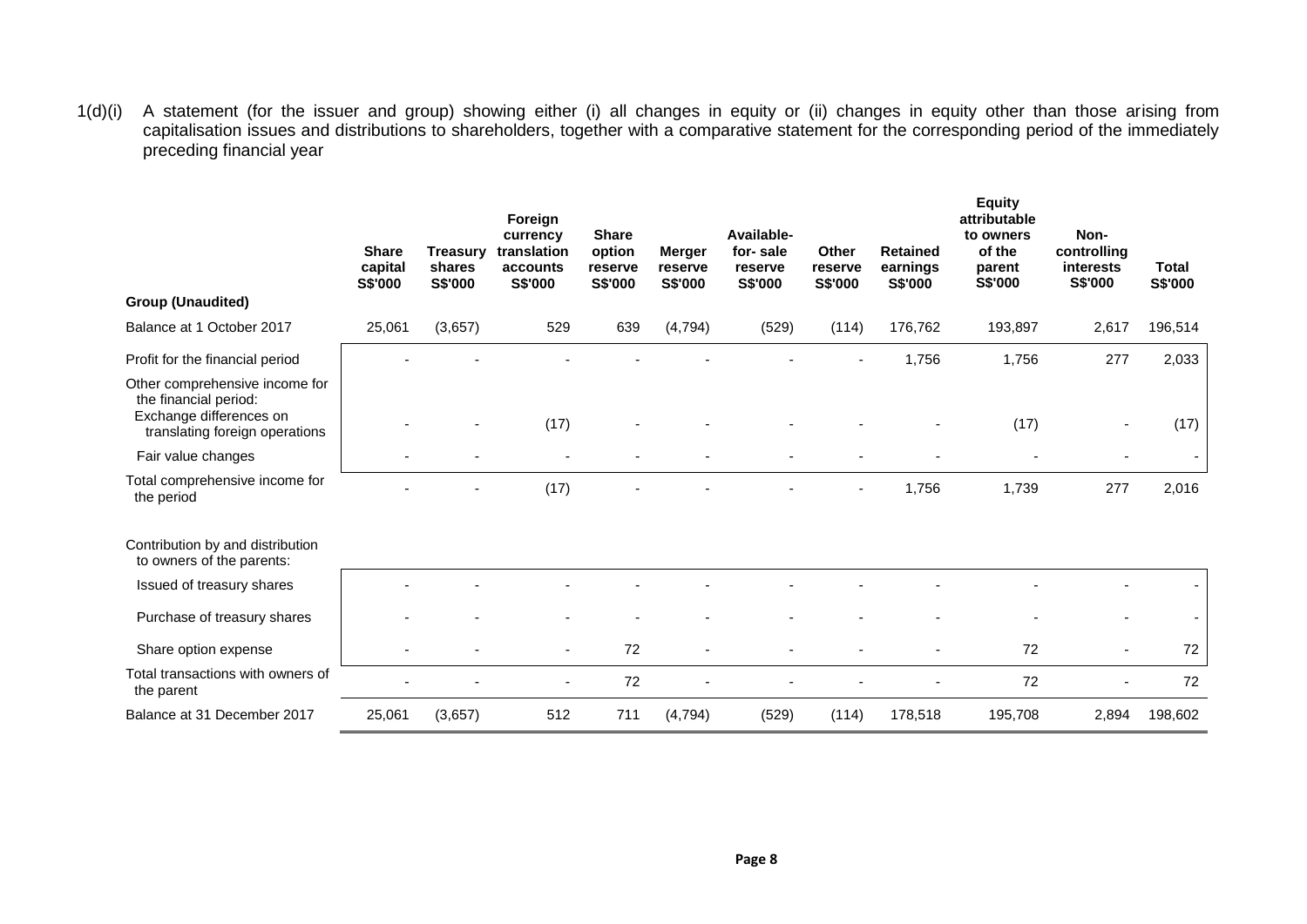1(d)(i) A statement (for the issuer and group) showing either (i) all changes in equity or (ii) changes in equity other than those arising from capitalisation issues and distributions to shareholders, together with a comparative statement for the corresponding period of the immediately preceding financial year (cont'd)

|                                                         | <b>Share</b><br>capital<br><b>S\$'000</b> | <b>Treasury</b><br><b>Shares</b><br>S\$'000 | <b>Share</b><br>option<br>reserve<br>S\$'000 | Available-<br>for-sale<br>reserve<br><b>S\$'000</b> | <b>Retained</b><br>earnings<br><b>S\$'000</b> | <b>Total</b><br>S\$'000 |
|---------------------------------------------------------|-------------------------------------------|---------------------------------------------|----------------------------------------------|-----------------------------------------------------|-----------------------------------------------|-------------------------|
| <b>Company (Unaudited)</b>                              |                                           |                                             |                                              |                                                     |                                               |                         |
| Balance at 1 October 2018                               | 25,048                                    | (3,303)                                     | 1,311                                        |                                                     | 7,585                                         | 30,641                  |
| Total comprehensive income<br>for the financial period  |                                           |                                             |                                              |                                                     | (1, 164)                                      | (1, 164)                |
| Share option expense                                    |                                           |                                             | 65                                           |                                                     |                                               | 65                      |
| Balance at 31 December 2018                             | 25,048                                    | (3, 303)                                    | 1,376                                        | ۰                                                   | 6,421                                         | 29,542                  |
|                                                         |                                           |                                             |                                              |                                                     |                                               |                         |
| <b>Company (Unaudited)</b><br>Balance at 1 October 2017 | 25,061                                    | (3,657)                                     | 639                                          | (226)                                               | 4,830                                         | 26,647                  |
| Total comprehensive income<br>for the financial period  |                                           |                                             |                                              |                                                     | (1, 519)                                      | (1, 519)                |
| Share option expense                                    |                                           |                                             | 72                                           |                                                     |                                               | 72                      |
| Balance at 31 December 2017                             | 25,061                                    | (3,657)                                     | 711                                          | (226)                                               | 3,311                                         | 25,200                  |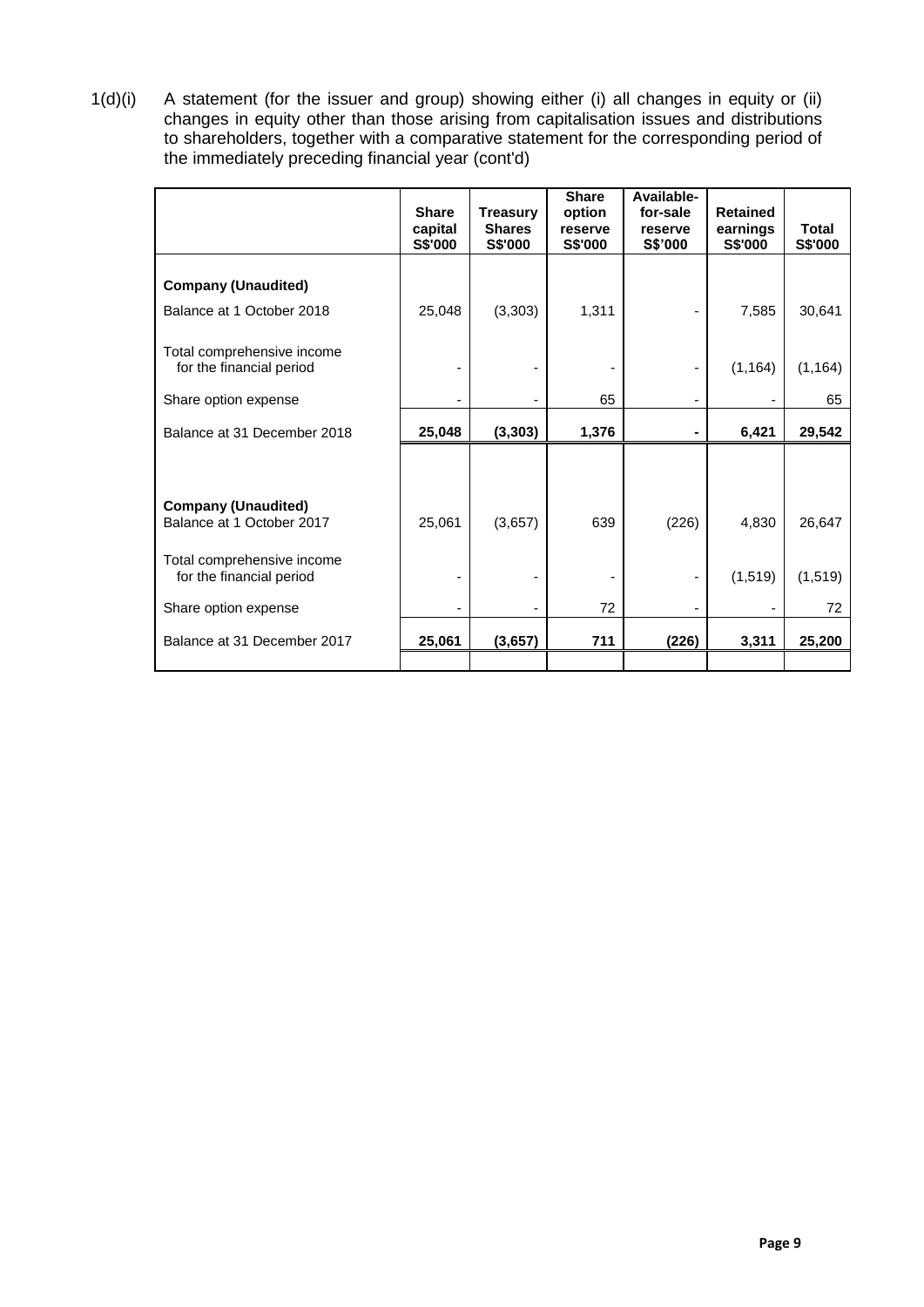1(d)(ii) **Details of any changes in the company's share capital arising from right issue, bonus issue, share buy-backs, exercise of share options or warrants, conversion of other issues of equity securities, issue of shares for cash or as consideration for acquisition or for any other purpose since the end of the previous period reported on. State also the number of shares that may be issued on conversion of all the outstanding convertibles, as well as the number of shares held as treasury shares of the issuer, if any, against the total number of issued shares excluding treasury shares of the issuer, as at the end of the current financial period reported on and as at the end of the corresponding period of the immediately preceding financial year.**

|                        | Number of<br>shares | <b>Share capital</b><br>(S\$) |
|------------------------|---------------------|-------------------------------|
| As at 1 October 2018   | 234.510.000         | 25.048.000                    |
| Movement               |                     |                               |
| As at 31 December 2018 | 234,510,000         | 25,048,000                    |

As at 31 December 2018, there were 6,780,000 outstanding options issued under Employee Share Option Scheme (the "ESOS") (31 December 2017: 6,255,000), which are convertible into 6,780,000 (31 December 2017: 6,255,000) shares. The total number of issued shares excluding treasury shares of the Company was 234,510,000 and 232,385,000 as at 31 December 2018 and 31 December 2017 respectively. Save for the options, the Company did not have any outstanding convertibles as at 31 December 2018 and 31 December 2017.

As at 31 December 2018, the Company held 8,055,000 treasury shares (31 December 2017: 10,180,000 treasury shares) representing 3.32% (31 December 2017: 4.20%) of the total number of issued shares (including treasury shares) of 242,565,000 shares (31 December 2017: 242,565,000 shares). The Company does not have any subsidiary holdings as at the periods ended 31 December 2018 and 31 December 2017.

#### **1(d)(iii) To show the number of issued shares excluding treasury shares as at the end of the current financial period and as at the end of the immediately preceding year.**

|                                                             | 31/12/2018<br><b>Unaudited</b> | 30/09/2018<br><b>Audited</b> |
|-------------------------------------------------------------|--------------------------------|------------------------------|
| Total number of issued shares<br>Treasury shares            | 242,565,000<br>(8,055,000)     | 242,565,000<br>(8,055,000)   |
| Total number of issued shares,<br>excluding treasury shares | 234,510,000                    | 234,510,000                  |

## **1(d)(iv) A statement showing all sales, transfers, disposals, cancellation and/or use of treasury shares as at the end of the current financial period reported on.**

|                                                                         | Number of<br><b>Treasury Shares</b> |
|-------------------------------------------------------------------------|-------------------------------------|
| As at 1 October 2018<br>Sales, transfers, disposals and/or cancellation | 8,055,000                           |
| As at 31 December 2018                                                  | 8.055.000                           |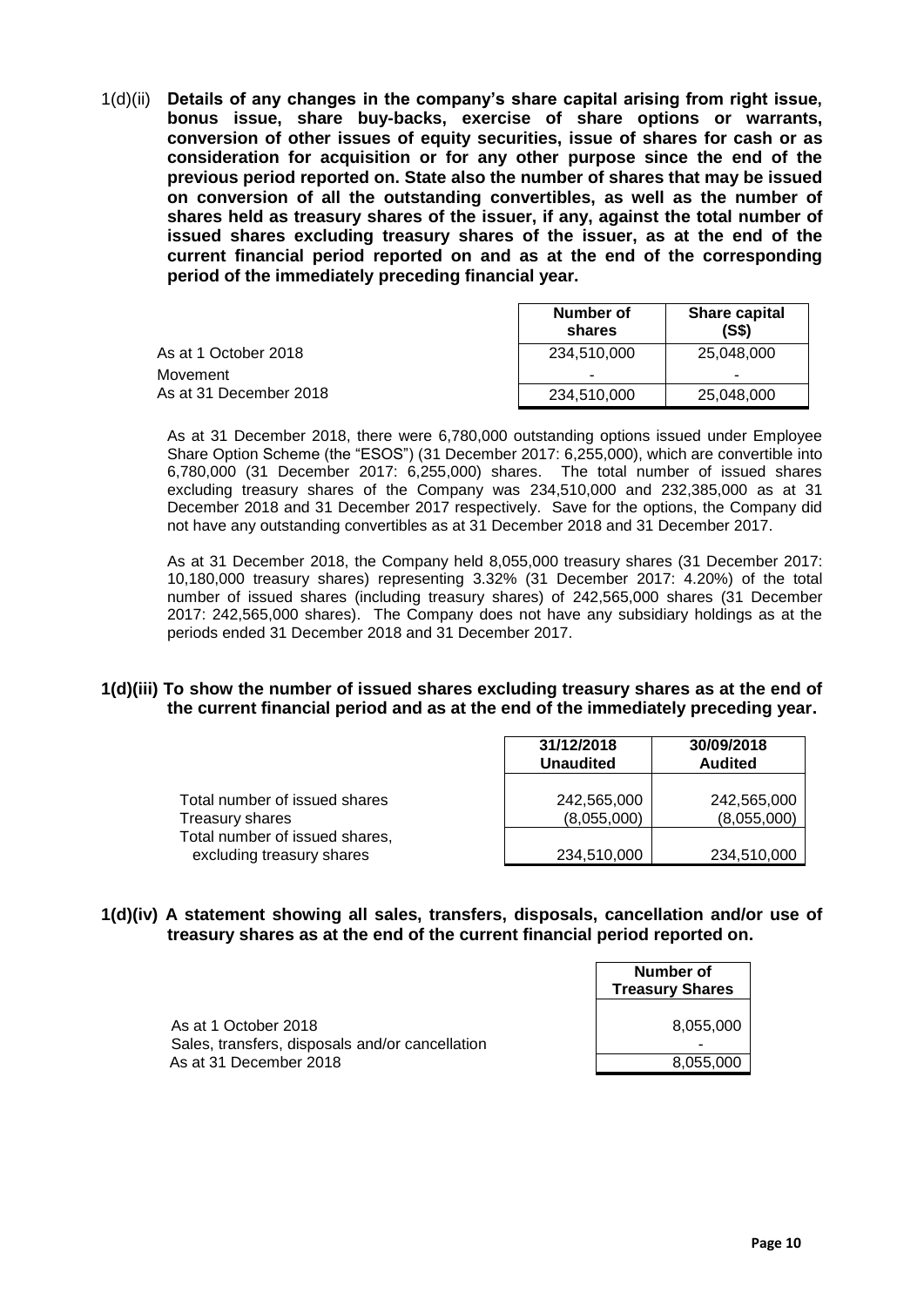# **2. Whether the figures have been audited, or reviewed and in accordance with which standard**

The figures have not been audited or reviewed by the Company's auditors.

# **3. Where the figures have been audited or reviewed, the auditors' report (including any qualifications or emphasis of matter)**

Not applicable.

## **4. Whether the same accounting policies and methods of computation as in the issuer's most recently audited annual financial statements have been applied**

Except as disclosed in note (5) below, the financial results for the current financial year reported on have been presented using the same accounting policies and methods of computation as in the Company's most recently audited financial statement as set out in the annual report for the financial year ended 30 September 2018.

#### **5. If there are any changes in the accounting policies and methods of computation, including any required by an accounting standard, what has changed, as well as the reasons for, and the effect of, the change**

The Group has adopted Singapore Financial Reporting Standard (International) ("SFRS(I)") 1 October 2018 and issued its first set of financial information prepared under SFRS(I) from the first quarter ended 31 December 2018. In adopting SFRS(I), the Group is required to apply all of the specific transition requirements in SFRS(I) 1 First-time Adoption of Singapore Financial Reporting Standards (International). The Group has also concurrently applied SFRS(I) 15 *Revenue from Contracts with Customers* and SFRS(I) 9 *Financial Instruments*.

With regards to SFRS(I) 15 *Revenue from Contracts with Customers*, before 1 October 2018, the Group recognises construction contract revenue by reference to the stage of completion of the contract activity at the end of each reporting period, when the outcome of a construction contract can be estimated reliably. The output method is used to determine the stage of completion, where the value of work performed is certified by the architects or quantity surveyors to the total contract sum. Upon the adoption of SFRS(I)15, the Group will continue to recognise contract revenue over time by measuring the progress towards complete satisfaction of performance obligations. Under the new standard, the methods of measuring progress include output methods or input methods. The Group has determined that the cost-based input method reflects the over-time transfer of control to customers.

There is no material impact on the financial statements in adopting SFRS(I) and applying specific transition requirement under SFRS(I) 1.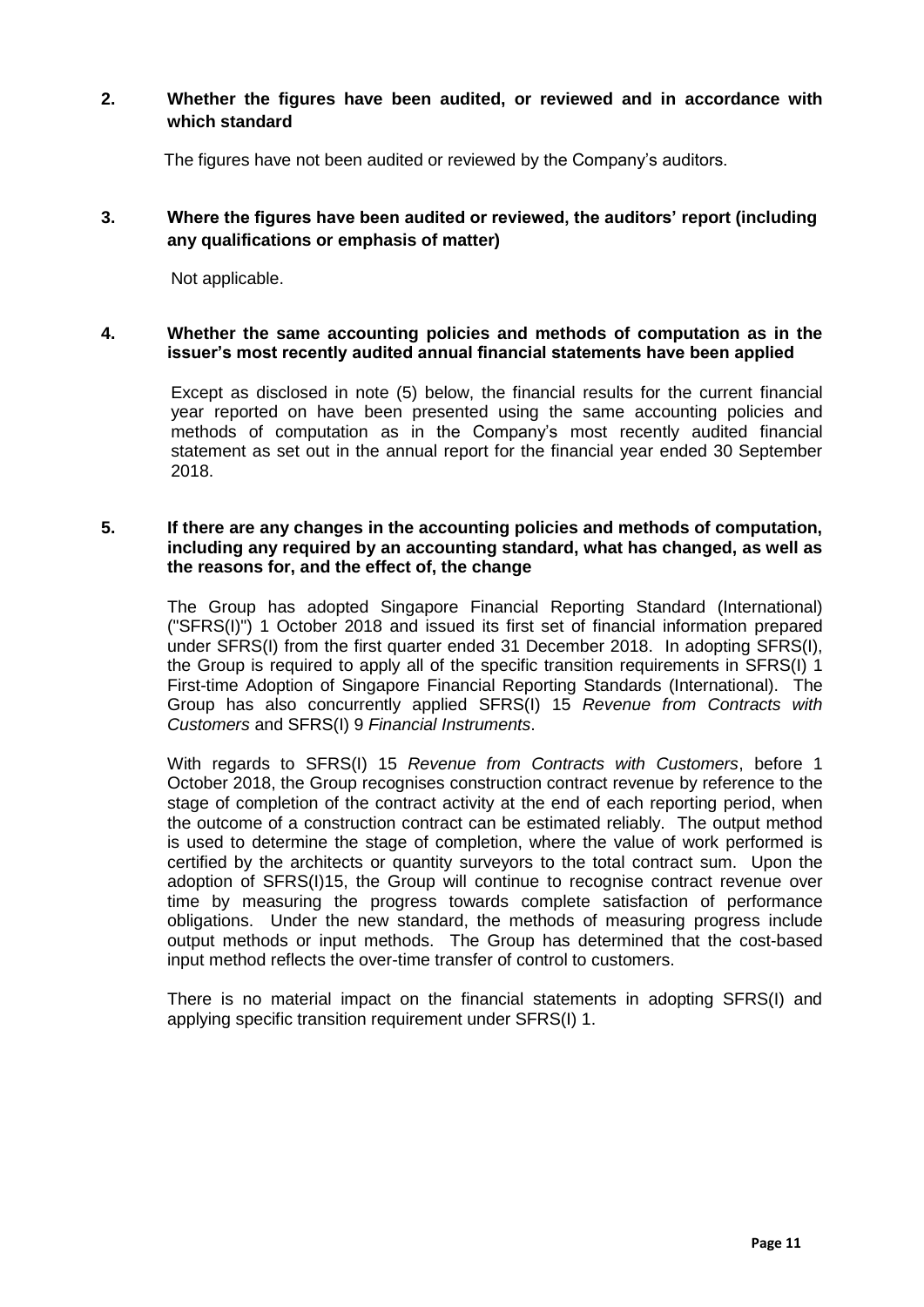**6. Earnings per ordinary share of the group for the current period reported on and the corresponding period of the immediately preceding financial year, after deducting any provision for preference dividends.**

**(a) Based on the weighted average number of ordinary shares on issue; and (b) On a fully diluted basis (detailing any adjustments made to the earnings).**

|                                                                                       | Group                     |                  |  |
|---------------------------------------------------------------------------------------|---------------------------|------------------|--|
|                                                                                       | <b>Three Months ended</b> |                  |  |
|                                                                                       | 31/12/2018                | 31/12/2017       |  |
|                                                                                       | <b>Unaudited</b>          | <b>Unaudited</b> |  |
| Profit attributable to owners of the parent (S\$'000)                                 | 3,955                     | 1,756            |  |
|                                                                                       |                           |                  |  |
| (i) Earnings per share $("EPS")$ - Basic (Singapore cents) <sup>(1)</sup>             | 1.69                      | 0.76             |  |
| Weighted average number of ordinary shares <sup>(3)</sup>                             | 234,510,000               | 232,385,000      |  |
| (ii) Earnings per share $(\overline{HPS})$ - Diluted (Singapore cents) <sup>(2)</sup> |                           |                  |  |
|                                                                                       | 1.68                      | 0.75             |  |
| Weighted average number of ordinary shares <sup>(3)</sup>                             | 235,990,702               | 234,506,155      |  |

Notes:

- (1) The calculation for the basic EPS for the relevant financial periods is based on the weighted average number of ordinary shares of the Company during the relevant financial periods.
- (2) The calculation for the diluted EPS is based on the weighted average number of ordinary shares of the Company after adjusting for lapsed Options and dilution assuming the Options are fully exercised into ordinary shares of the Company.
- (3) The figure was computed taking into account the shares bought back by the Company during the relevant financial period.

### **7. Net asset value (for the issuer and group) per ordinary share based on the total number of issued share capital excluding treasury shares of the issuer at the end of the (a) current period reported on and (b) immediately preceding financial year**

|                                                                                                | Group                          |                       | Company                        |                              |
|------------------------------------------------------------------------------------------------|--------------------------------|-----------------------|--------------------------------|------------------------------|
|                                                                                                | 31/12/2018<br><b>Unaudited</b> | 30/09/2018<br>Audited | 31/12/2018<br><b>Unaudited</b> | 30/09/2018<br><b>Audited</b> |
| Net asset value per ordinary<br>share (Singapore cents)                                        | 94.63                          | 92.96                 | 12.60                          | 13.07                        |
| Number of issued<br>shares<br>excluding treasury shares<br>at the end of the financial<br>year | 234,510,000                    | 234,510,000           | 234,510,000                    | 234,510,000                  |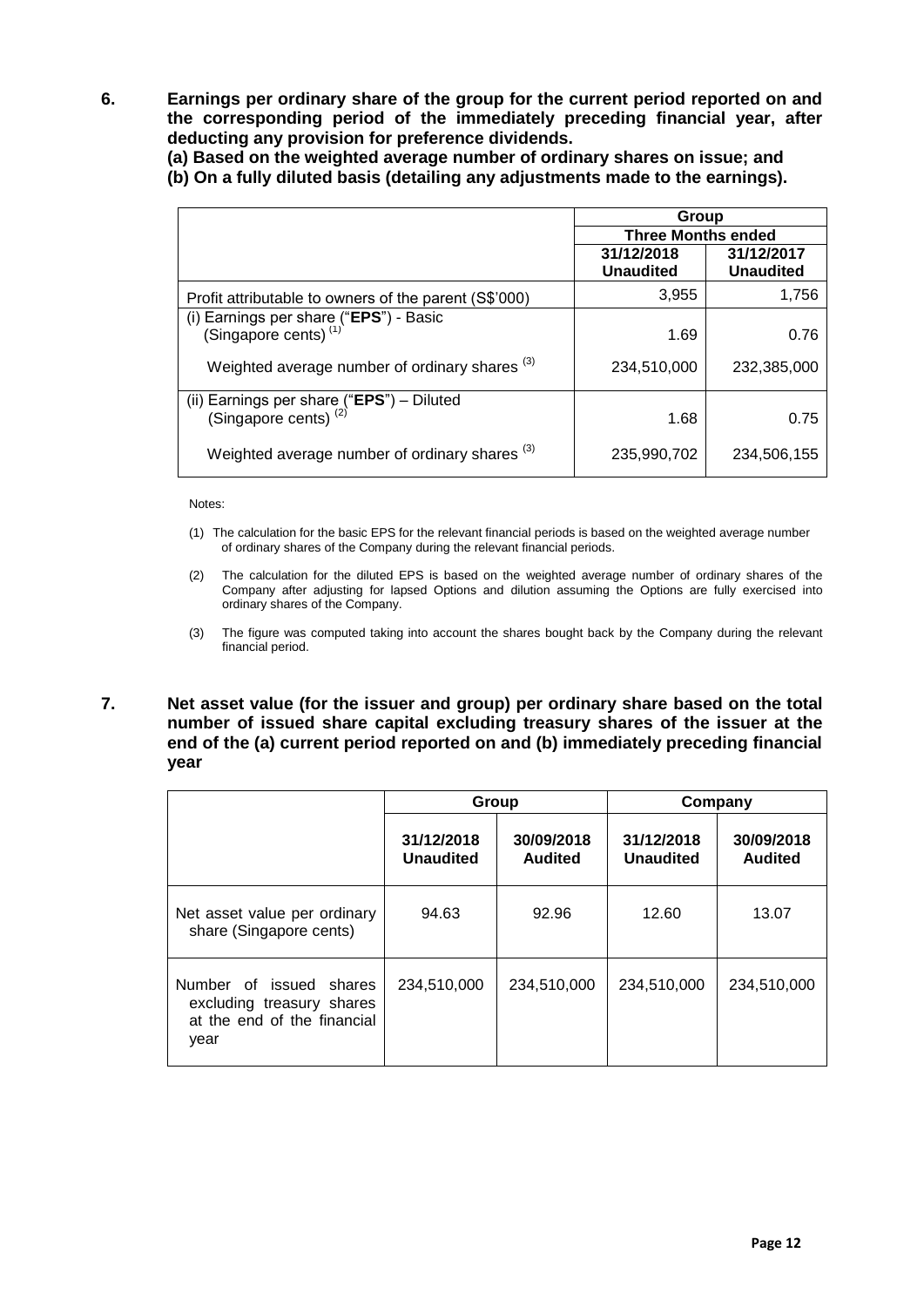- **8. A review of the performance of the group, to the extent necessary for a reasonable understanding of the group's business. It must include a discussion of the following: -**
	- **(a) any significant factors that affected the turnover, costs, and earnings of the group for the current financial period reported on, including (where applicable) seasonal or cyclical factors; and**
	- **(b) any material factors that affected the cash flow, working capital, assets or liabilities of the group during the current financial period reported on.**

#### **Review of the performance**

## **Revenue**

For the 3 months ended 31 December 2018 (**"1Q2019"**), revenue decreased by 18.6% to S\$33.2 million as compared to S\$40.8 million in the corresponding period ended 31 December 2017 (**"1Q2018"**). The decrease was due to lower recognition of revenue from construction projects as some of the projects, such as Parc Life and Raffles Hospital Extension had largely been completed in previous financial year. The decrease in revenue was partially offset by higher revenue recognition from construction of Seaside Residences, National Skin Centre and Pullman Maamutaa Maldives.

## **Gross Profit & Gross Profit Margin**

In tandem with the decrease in revenue, gross profit and gross profit margin for 1Q2019 was S\$2.8 million and 8.6% respectively as compared to S\$7.5 million and 18.5% in 1Q2018.

## **Other Income**

Other income increased by 45.8% or S\$0.5 million from S\$1.1 million in 1Q2018 to S\$1.6 million in 1Q2019. The increase was mainly due to interest income of \$0.3 million from associates and joint ventures, foreign exchange gain of \$0.1 million, and management fee of S\$0.1 million from associates.

# **Administration Expenses**

Administration expenses decreased by 30.5% or S\$1.4 million to S\$3.2 million in 1Q2019 as a result of lower legal & professional fees of S\$0.4 million, lower depreciation expense of S\$0.3 million, absence of foreign exchange loss of S\$0.5 million and lower bank charges of \$0.2 million.

#### **Finance Costs**

Finance costs increased by 21.0% or S\$0.3 million from S\$1.3 million in 1Q2018 to S\$1.6 million in 1Q2019 due mainly to higher interest paid for borrowings.

#### **Profit before Income Tax**

For 1Q2019, the Group's profit before tax increased by 77.2% to S\$4.2 million in 1Q2019 as compared to S\$2.4 million in 1Q2018. The increase was mainly attributable to share of gain of S\$4.4 million from joint venture company.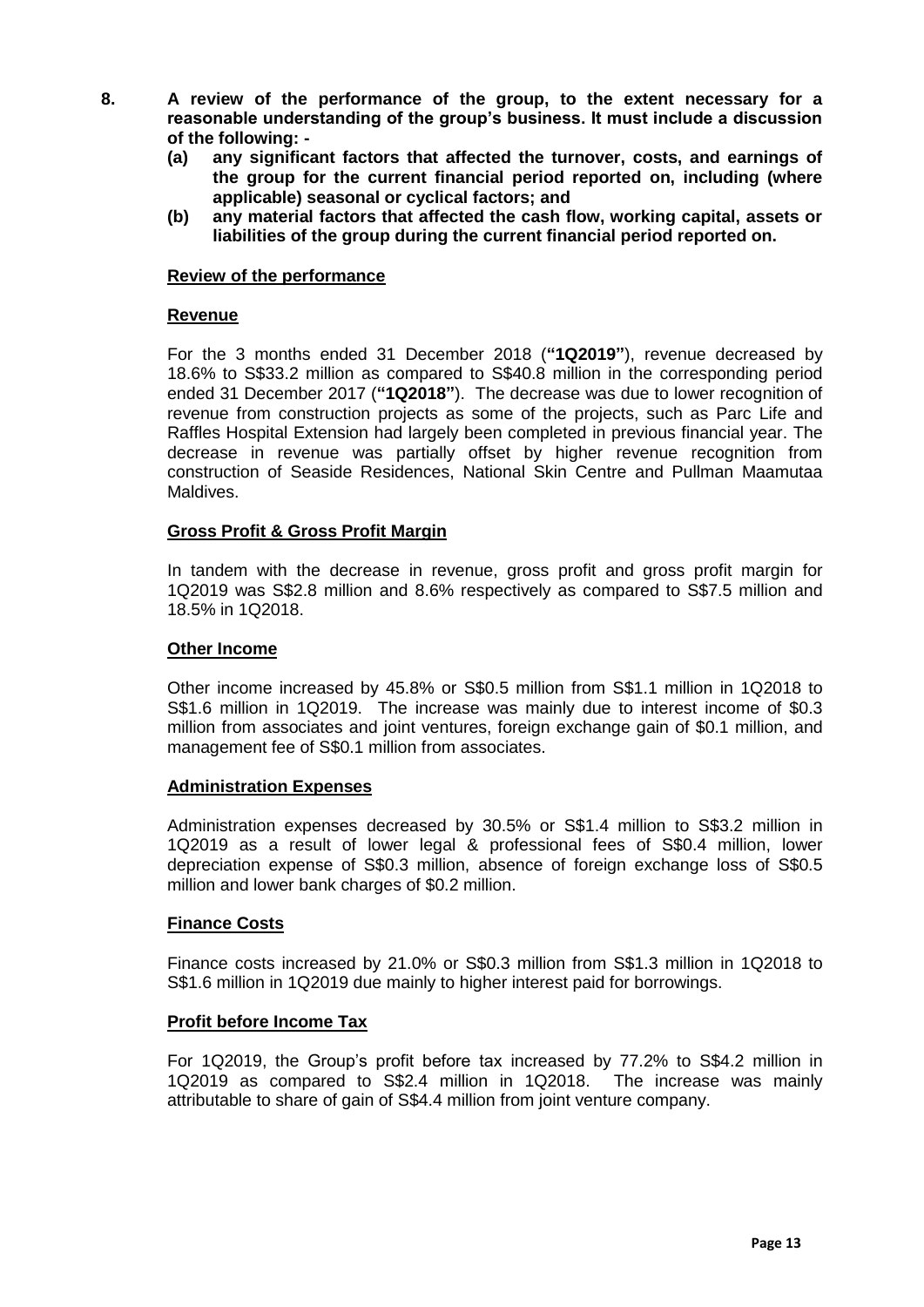- **8. A review of the performance of the group, to the extent necessary for a reasonable understanding of the group's business. It must include a discussion of the following: -**
	- **(a) any significant factors that affected the turnover, costs, and earnings of the group for the current financial period reported on, including (where applicable) seasonal or cyclical factors; and**
	- **(b) any material factors that affected the cash flow, working capital, assets or liabilities of the group during the current financial period reported on. (Cont'd)**

## **Review of Financial Position**

## **Non-Current Assets**

Plant and equipment decreased from S\$19.5 million as at 30 September 2018 to S\$18.7 million as at 31 December 2018 due to depreciation expenses. Investment properties increased from S\$22.8 million as at 30 September 2018 to S\$23.4 million as at 31 December 2018 due to unrealized foreign currency gain on translation of foreign operation and offset by depreciation expenses.

## **Current Assets**

In tandem with lower turnover, trade and other receivables decreased by S\$3.2 million from S\$95.3 million as at 30 September 2018 to S\$92.1 million as at 31 December 2018.

The increase in amount due from contract customer of S\$2.1 million was due to higher unbilled revenue for work done in 1Q2019.

#### **Current Liabilities**

As at 31 December 2018, current liabilities decreased by S\$3.1 million to S\$171.6 million compared to S\$174.7 million as of 30 September 2018. During the financial period under review, trade and other payables and bank borrowings decreased by S\$2.3 million and S\$0.9 million respectively.

The working capital of the Group decreased by S\$4.1 million from S\$23.1 million as at 30 September 2018 to S\$19.0 million as at 31 December 2018.

#### **Non-Current Liabilities**

Non-current liabilities increased slightly by S\$0.1 million from S\$85.5 million as at 30 September 2018 to S\$85.6 million as at 31 December 2018 due to interest accrued for medium term notes.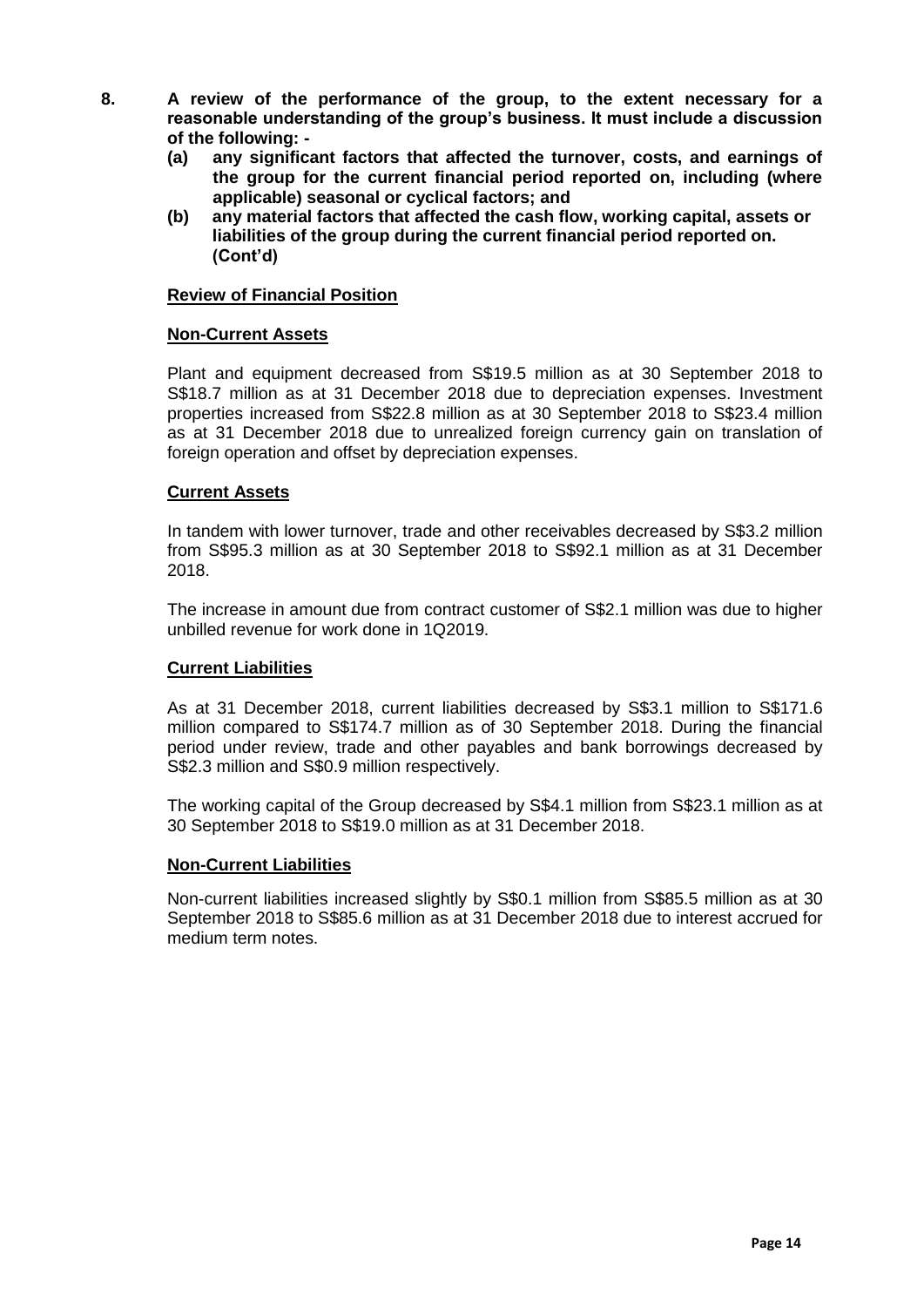- **8. A review of the performance of the group, to the extent necessary for a reasonable understanding of the group's business. It must include a discussion of the following: -**
	- **(a) any significant factors that affected the turnover, costs, and earnings of the group for the current financial period reported on, including (where applicable) seasonal or cyclical factors; and**
	- **(b) any material factors that affected the cash flow, working capital, assets or liabilities of the group during the current financial period reported on. (Cont'd)**

## **Review of Cash Flow Statement**

For 1Q2019, the Group generated a positive operating cash flow of S\$1.1 million before movements in the working capital. After taking into consideration of changes in the working capital, mainly an increase of S\$1.6 million in trade and other receivables, an increase of S\$2.0 million in amount due from contract customers and a decrease of S\$3.7 million in trade and other payables, the Group achieved a net cash outflow of S\$6.5 million from operations.

Net cash generated from investing activities of S\$1.8 million in 1Q2019 was due mainly to loan repayment of S\$5.4 million from associate which was partially offset by loan extended to third party of S\$2.5 million and investment in joint venture of S\$1.2 million.

Net cash used in financing activities of S\$1.2 million in 1Q2019 was mainly due to net repayment of bank borrowings and interest payment of S\$0.9 million and S\$0.3 million respectively.

**9. Where a forecast, or a prospect statement, has been previously disclosed to shareholders, any variance between it and the actual results.**

Not applicable as no forecast or prospect statement has been previously disclosed to shareholders.

**10. A commentary at the date of the announcement of the competitive conditions of the industry in which the group operates and any known factors or events that may affect the group in the next reporting period and the next 12 months.**

# **Building Construction**

 $\overline{a}$ 

Building and Construction Authority (BCA) has projected the total construction demand in 2019 to range between \$27.0 billion and \$32.0 billion, which is comparable to the \$30.5 billion awarded in 2018. Public construction demand is set to make up about 60 per cent of projected demand for the year, and the private sector's construction demand is expected to remain steady, supported by projects including the redevelopment of past en-bloc sales sites and new industrial developments.<sup>1</sup>

To ensure Keong Hong remains competitive, we have taken steps to invest in technology and innovation as well as adopting advanced construction methods such as Prefabricated Prefinished Volumetric Construction ("PPVC") and Prefabricated Bathroom Units ("PBU").

As at 31 December 2018, the Group's construction order book stood at approximately \$332.0 million.

<sup>1</sup> Building and Construction Authority, "Singapore's total construction demand to remain strong this year", 14 January 2019.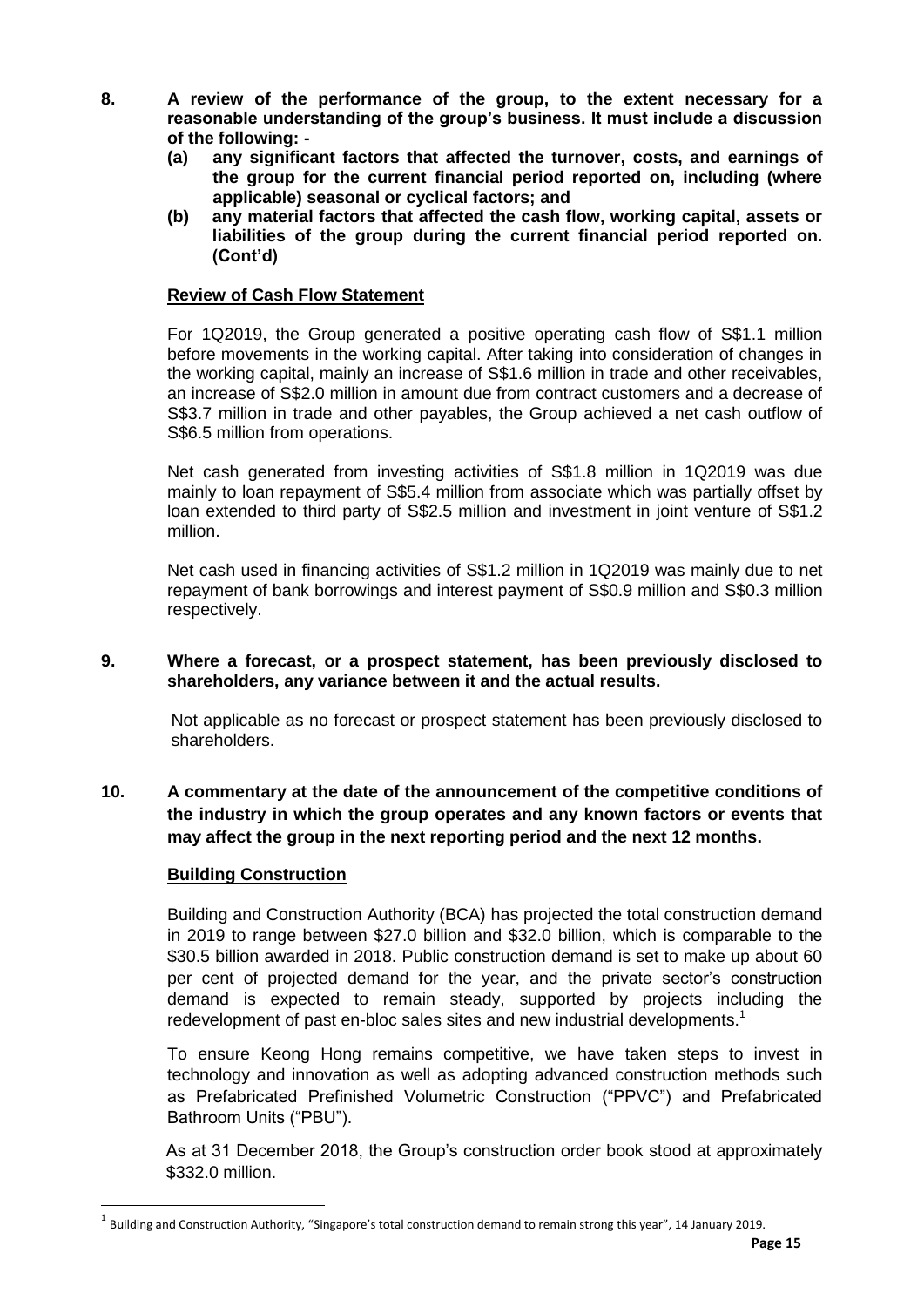**10. A commentary at the date of the announcement of the competitive conditions of the industry in which the group operates and any known factors or events that may affect the group in the next reporting period and the next 12 months. (Cont'd)**

# **Property Development and Investment**

Seaside Residences has attained sales of more than 87% to-date.

Despite market challenges such as the July 6, 2018 cooling measures, more curbs on shoebox units being built in certain locations, rising interest rates and rising trade tensions between the US and China, private home sales demand has been encouraging as about 40 per cent of developer sales were transacted in the last five months of 2018.

We plan to launch the 265-unit Mattar Road condominium project in the first half of the year.

# **Hotel Development and Investment**

The performance of our two hotel investments in Singapore improved in 2018 in terms of occupancy and average room rates. This is in tandem with the growth in tourist arrivals and improved hotel performance in Singapore.

Mercure Maldives Kooddoo Hotel registered good achievements in 2018 and we are working closely with Accor to ramp up the hotel's performance in the coming years.

## **11. Dividend**

# **(a) Current Financial Period Reported On**

None.

# **(b) Corresponding Period of the Immediately Preceding Financial Year**

None.

# **(c) Date payable**

Not applicable.

# **(d) Books closure date.**

Not applicable.

# **12. If no dividend has been declared/recommended, a statement to that effect.**

Not applicable.

## **13. If the Group has obtained a general mandate from shareholders for Interested Person Transactions ("IPT"), the aggregate value of such transactions as required under Rule 920(1)(a)(ii). If no IPT mandate has been obtained, a statement to that effect.**

The Group does not have a general mandate for IPT. There was no IPT in 1Q2019.